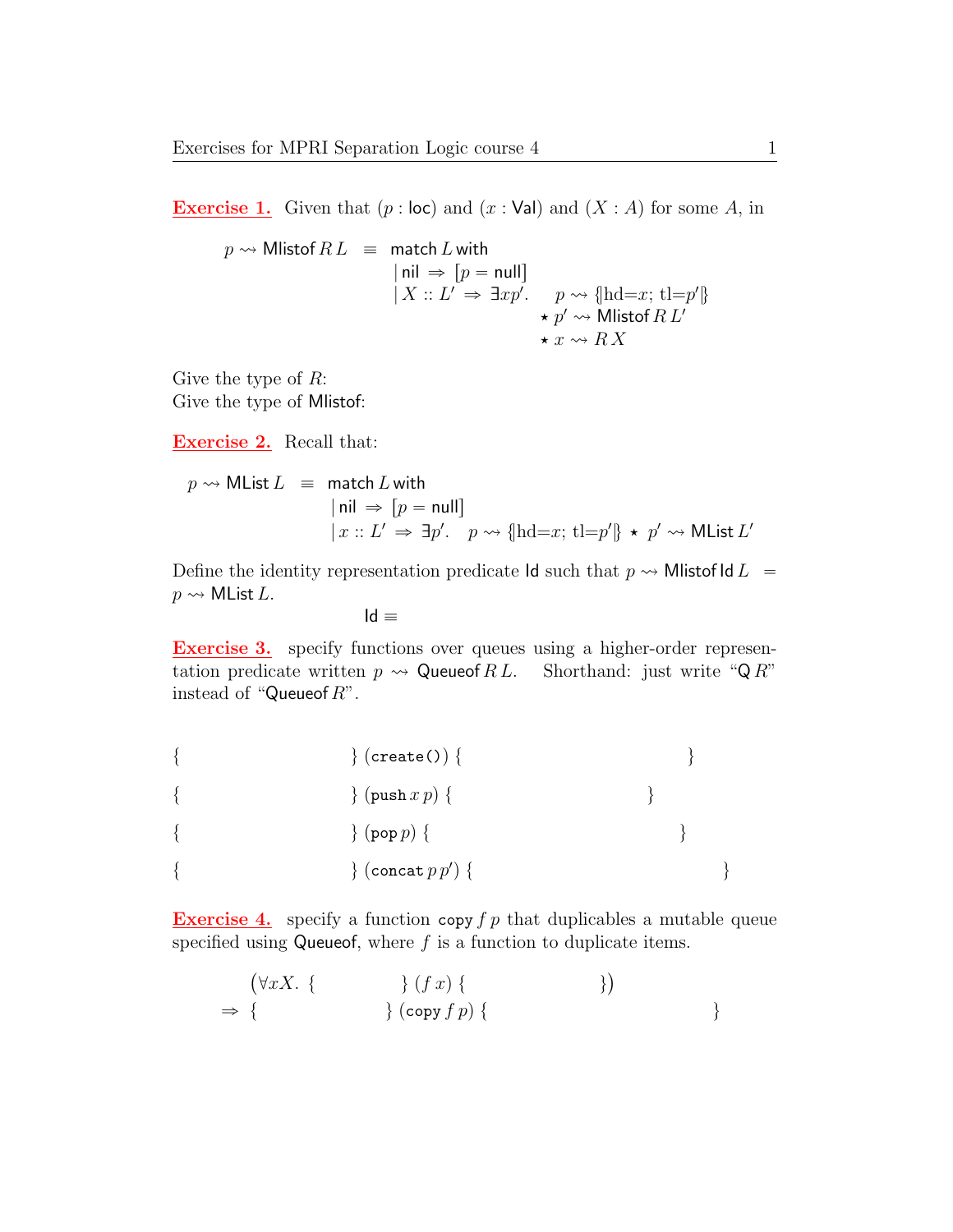**Exercise 5.** rewrite the specification of Mlistof using MCellof.

$$
p \rightsquigarrow \text{MCellof } R_1 V_1 R_2 V_2 \equiv \exists v_1 v_2. \quad p \rightsquigarrow \{\text{hd}=v_1; \text{ tl}=v_2\}
$$

$$
\begin{array}{c} \star v_1 \rightsquigarrow R_1 V_1 \\ \star v_2 \rightsquigarrow R_2 V_2 \end{array}
$$

 $p \rightsquigarrow$  Mlistof  $RL \equiv$  match L with  $| \text{nil} \Rightarrow [p = \text{null}]$  $| X :: L' \Rightarrow$ 

**Exercise 6.** rewrite the specification of Narytreeof using Nodeof.

 $p \rightsquigarrow$  Narytreeof  $RT \equiv$ match  $T$  with  $\vert$  Leaf  $\Rightarrow$   $\vert p = \text{null} \vert$  $\big|\operatorname{\mathsf{Node}}\nolimits X L\big|\to$ 

Exercise 7. complete the specification of Bagof using Nodeof. Hint: chunks are described by the predicate  $p' \rightarrow$  Chunkof  $R E'$ .

 $p \rightsquigarrow$  Bagof  $RT \equiv$ match  $T$  with  $|$  Empty  $\Rightarrow$   $[p = null]$  $|$  Layer  $E'$   $T' \Rightarrow$ 

**Exercise 8.** specify the function miter, using an invariant of the form  $J K K'$ , describing the state before and the state after the iteration.

$$
\forall f p R L J. \quad (\forall x X \qquad \qquad , \{x \leadsto R X \qquad \qquad \})
$$
\n
$$
\Rightarrow \{p \leadsto \text{Mlistof } R L \star \qquad \qquad \} \}
$$
\n
$$
\Rightarrow \{\text{inter } f p\}
$$
\n
$$
\{\lambda_{-} \qquad \qquad \}
$$
\n
$$
\{\lambda_{-} \qquad \qquad \}
$$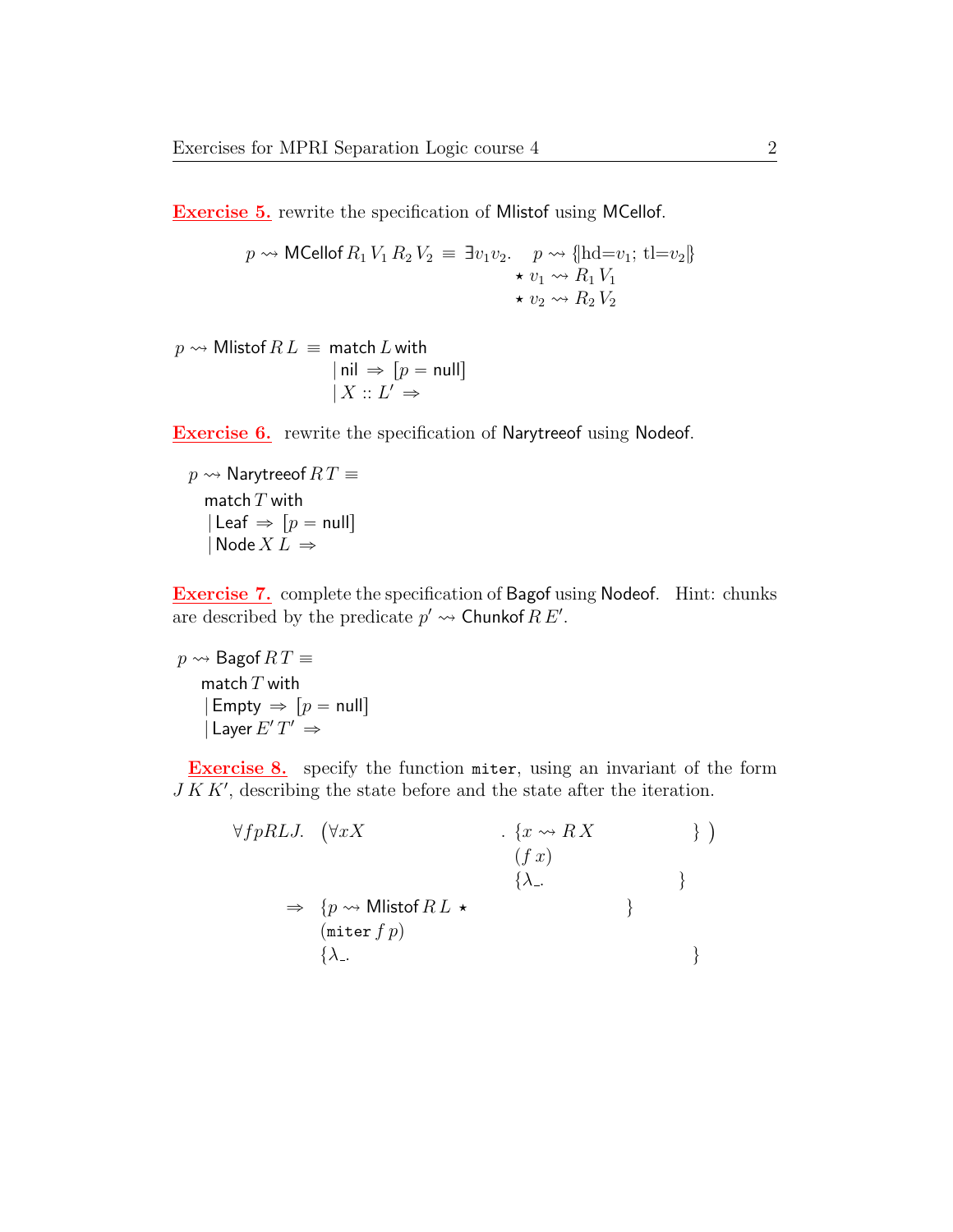**Exercise 9.** using the representation predicates Ref (i.e.  $x \rightarrow R$  Ref  $X \equiv$  $x \mapsto X$  and Mlistof, specify the function (fun x  $\rightarrow$  incr x) and incr\_all. What is  $J K K$ ? let incr\_all  $p =$  miter (fun  $x \rightarrow$  incr  $x$ )  $p$ let example\_p = { hd = ref 5; tl = { hd = ref 3; tl = null } } {  $\{ \text{incr x} \}$  { $\lambda$ ... {  $\{ \text{incr\_all } p \} \{ \lambda_-. \}$  $J K K' =$ 

Exercise 10. Describe the state at the front of each lines (except 5 and 6). Explicit the instantiation of the existential in the invariant.

```
1 let r = ref 02 let s = ref n3 let p = \text{create\_lock}()4
5 let concurrent_step () =
6 let () = acquire\_lockp in
7 incr r;
8 decr s;
9 release_lock p
```
**Exercise 11.** state a conversion rule relating  $p \rightsquigarrow$  Cellsof RM with a predicate of the form  $p \rightsquigarrow$  Cellsof Id M'. Hint:  $(R : A \rightarrow a \rightarrow$  Hprop) and  $(M : \textsf{map int}\,A)$  and  $(M' : \textsf{map int}\,a)$ .

 $p \rightsquigarrow$  Cellsof  $R M =$